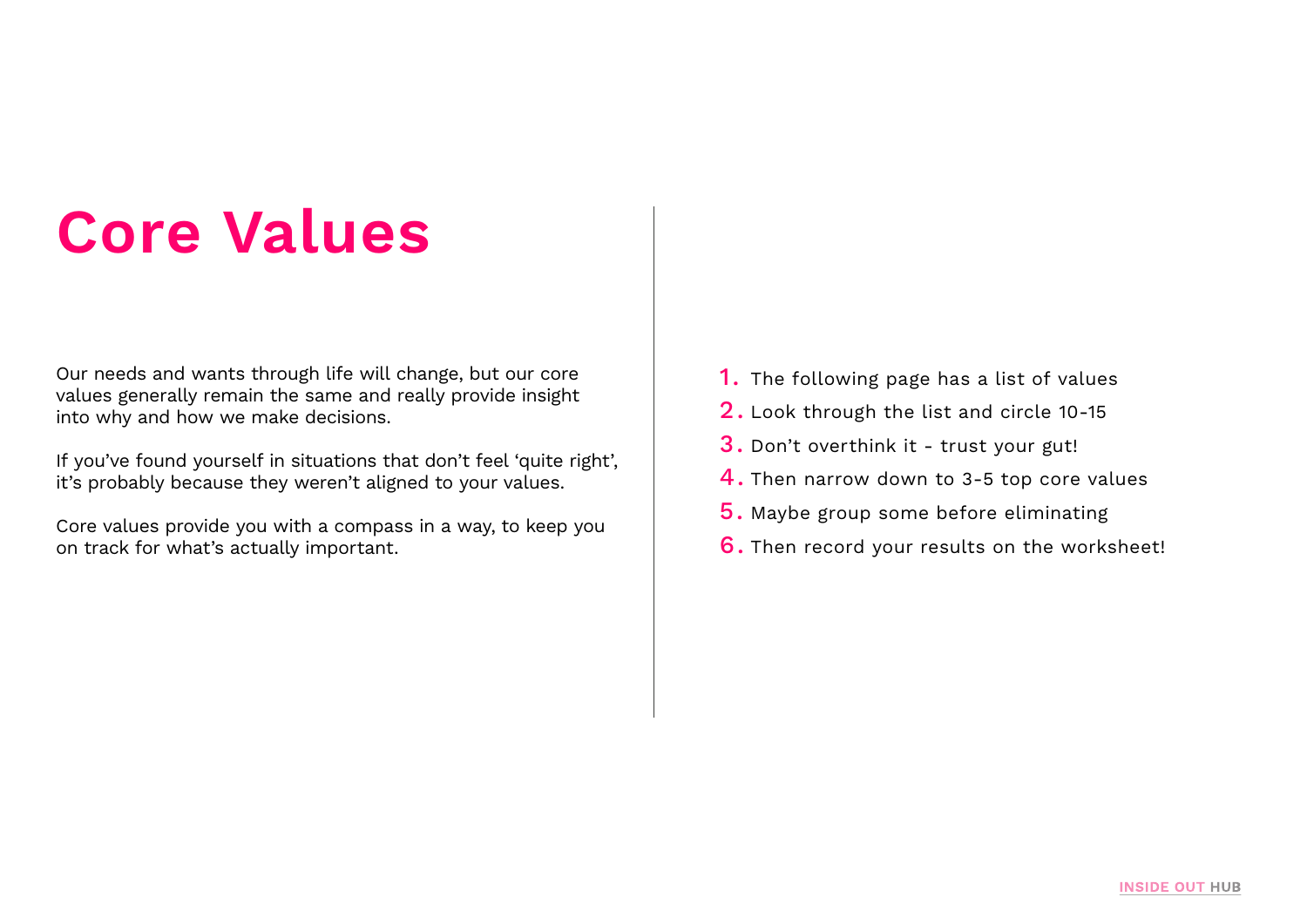## **Values List**

Acceptance Accountability Achievement Acknowledgment Adaptability Adventure Affection Ambition Appreciation Authenticity Autonomy **Awareness** Balance Belongingness Beauty Brilliance Bravery Carefulness Career **Caring Charity** Clarity Closeness Comfort Collaboration Commitment Community Compassion Competence

Composure Confidence Connection Consistency Contentment Contribution Control Conviction Cooperation Courage Courtesy **Creativity Credibility** Curiousity Decisiveness Dependability Determination Devotion Dignity Directness Discipline Diversity Drive Duty **Education Efficiency** Effectiveness Empathy **Endurance** 

Energy Enjoyment Enlightenment Enthusiasm Excellence **Exploration** Expressiveness Fairness Faith Fame Family Fearlessness Financial Stability Fitness Flexibility Freedom Friendship Fun Generosity Grace Gratitude Growth Happiness Harmony Health Honesty Honour Humility Humour

Imagination Inclusion Independence Initiative Inquisitiveness Integrity Intelligence Intimacy Intuition Job Security Joy Justice Kindness Knowledge Leadership Legacy Learning Leisure Love Loyalty Mastery Mindfulness Modesty Motivation Obedience Openness Optimism Order **Originality** 

Parenting Passion Perfection Perseverance Personal Fulfillment Philanthropy Playfulness Popularity Power Precision Pride Privacy Professionalism Reason Recognition Reliability Resourcefulness Respect Responsibility Risk-taking Safety Satisfaction **Security** Self-Control Self- Expression Selflessness Self-Respect Sensuality Sincerity

Solidarity Spirituality Spontaneity Stability **Strength** Success Teamwork Thoughtfulness **Timeliness Tradition** Trust Truth Understanding **Uniqueness** Unity Usefulness Variety Victory Vision Vulnerability Wealth Wholeheartedness Willingness Wisdom **Wonder Worthiness**